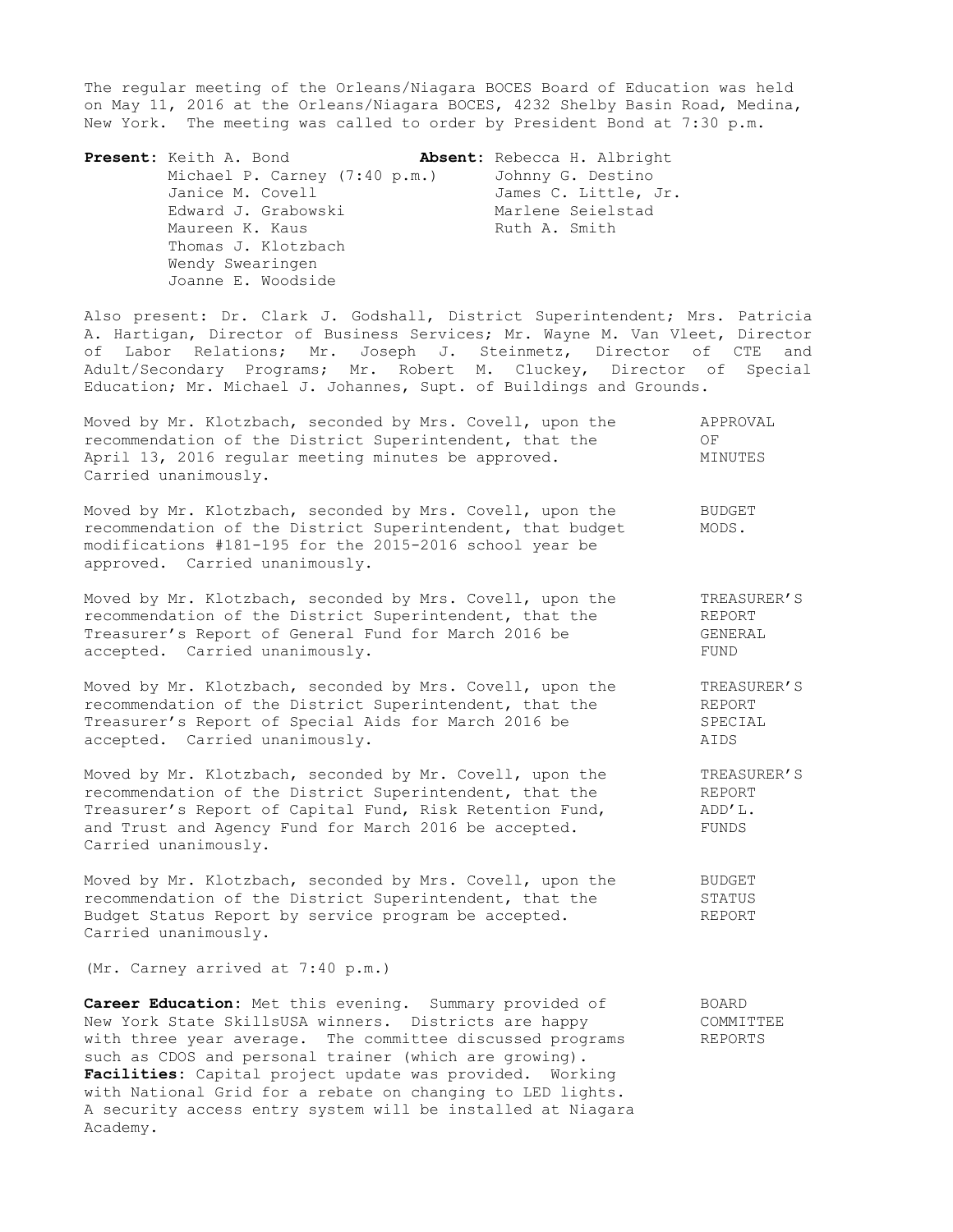**Public Relations:** Lisa Bielmeier has completed seven component district newsletters. **Audit:** Internal audit report was distributed at the committee meeting held this evening.

Dr. Godshall spoke about: Celebrating the Orleans/Niagara SUPT. BOCES 60<sup>th</sup> anniversary this evening; TCI training for TCOMMENTS elementary teachers at the end of June; and the New York State Comptroller's report and meeting next week. Dr. Godshall invited the board members to join him on stage at both of the career and technical education completion ceremonies in June.

Moved by Mr. Klotzbach, seconded by Mr. Carney, upon the BID AWARD recommendation of the District Superintendent, that the WELDING<br>Board of Education accept the bids received for Welding WEXHAUST Board of Education accept the bids received for Welding Exhaust Shop Equipment. Carried unanimously. The SHOP

Moved by Mr. Klotzbach, seconded by Mr. Cluckey, upon the recommendation of the District Superintendent, that the bid for Welding Exhaust Shop Equipment be awarded to the following low responsible bidder at an estimated cost of:

**Strate Welding Supply \$17,400.00 6776 North Canal Rd. Lockport NY 14094**

Fourteen(14) Plymovent Telescopic Arm Complete Units as submitted.

Carried unanimously.

# **TOTAL \$17,400.00**

Moved by Mr. Klotzbach, seconded by Mr. Carney, upon the BID AWARD recommendation of the District Superintendent, that the  $\overline{A}$  AUTOMOTIVE Board of Education accept the bids received for Automotive EOY EOY Equipment. Carried unanimously. The contract of the equipment

Moved by Mr. Klotzbach, seconded by Mr. Carney, upon the recommendation of the District Superintendent, that the bid for Automotive EOY Equipment be awarded to the following low responsible bidder at an estimated cost of:

**EASE Diagnostics \$ 2,870.00 187 Commerce Dr. Scott Township PA 18447**

EASE X2.2 Pro Scan Tool Suite EASE EVI w/Wi-Fi PC Interface

**NAPA Auto Parts – MEDINA \$17,244.60 345 N. Main St. Medina NY 14103**

Telescoping Transmission Jack HU248 Storage Cabinet w/drawers OTC1750A 6,000-lb Revolver Qty: 3

EQUIPMENT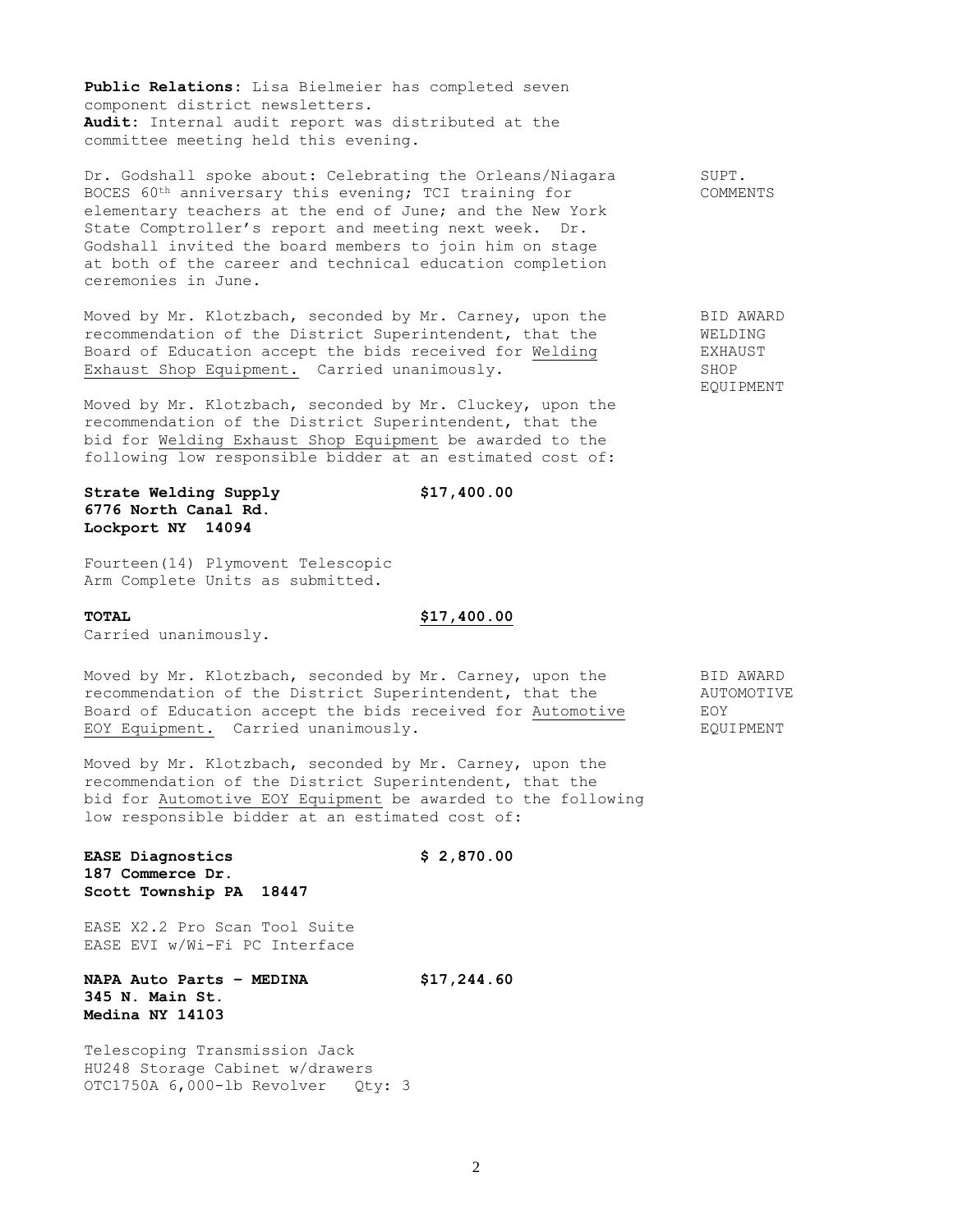**Loomis-Root, Inc. \$ 3,345.00 135 Pineview Dr. Amherst NY 14228**

Forward 2-Post DP10A Lift

# **TOTAL \$23,459.60**

Carried unanimously.

Moved by Mr. Klotzbach, seconded by Mr. Carney, upon BID AWARD the recommendation of the District Superintendent, that CLASSROOM the Board of Education accept the bids received for  $MISC$ . Classroom Miscellaneous Supplies. Carried unanimously. SUPPLIES

Moved by Mr. Klotzbach, seconded by Mr. Carney, upon the recommendation of the District Superintendent, that the bid for Classroom Miscellaneous Supplies be awarded to the following low responsible bidder at an estimated cost of:

**Dobmeier Janitor Supply Inc. \$ 3,978.48 354 Englewood Ave. Buffalo NY 14223 The Westcott Group Inc. \$ 1,639.87**

**225 Mushroom Blvd. Rochester NY 14623**

**Calico Industries \$ 2,248.78 9045 Junction Dr., POB 2005 Annapolis Junction MD 20701-2005**

**Regional Distributors, Inc. \$10,648.21 1281 Mt. Read Blvd. Rochester NY 14606**

**Hill & Markes, Inc. \$ 1,969.00 1997 St. Hwy 55 Amsterdam NY 12010**

**Quill Corp. \$ 2,622.71 100 Schelter Rd. Lincolnshire IL 60069**

**HJS Supply Co. LLC. \$ 3,329.55 2983 Seneca St. West Seneca NY 14224**

**Masterman's LLP \$ 1,494.87 11 C St. P.O. Box 411 Auburn MA 01501**

**Chesapeake Corp. \$ 1,608.00 817 Woods Rd. PO Box 651 Cambridge MD 21613**

**TOTAL \$29,539.47**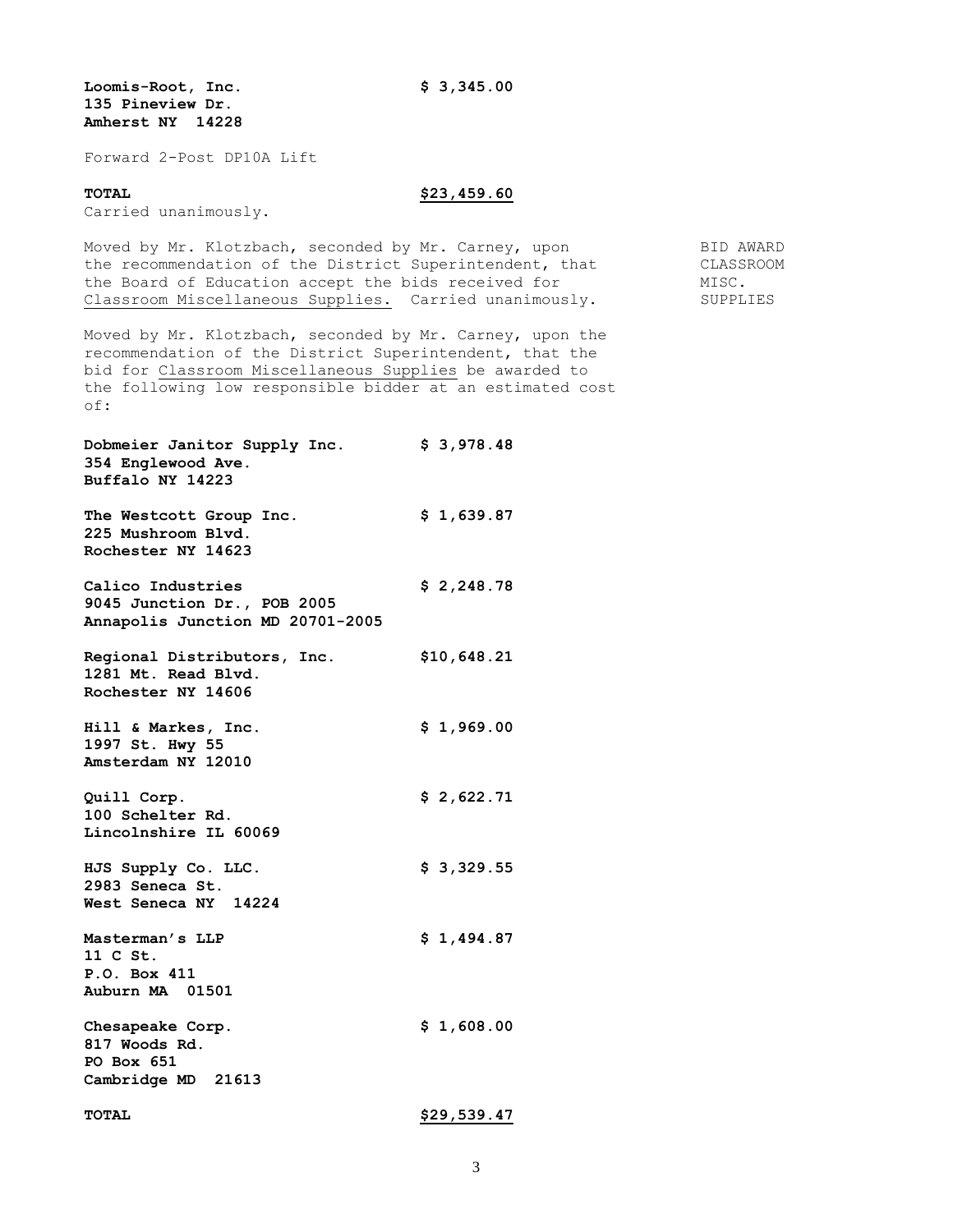Carried unanimously.

Moved by Mr. Klotzbach, seconded by Mr. Carney, upon the BID AWARD recommendation of the District Superintendent, that the BEALTH recommendation of the District Superintendent, that the HEALTH<br>Board of Education accept the bids received for Health (CCCUPATIONS Board of Education accept the bids received for Health Occupations Supplies. Carried unanimously. The SUPPLIES

Moved by Mr. Klotzbach, seconded by Mr. Carney, upon the recommendation of the District Superintendent, that the Board of Education reject the following bids for the Health Occupations Supplies for not meeting the specifications:

### **Dash Medical Gloves, Inc. Henry Schein Medical** Carried unanimously.

Moved by Mr. Klotzbach, seconded by Mr. Carney, upon the recommendation of the District Superintendent, that the bid for Health Occupations Supplies be awarded to the following low responsible bidder at an estimated cost of:

| School Health Corp.<br>865 Muirfield Dr.                            | \$2,004.93 |
|---------------------------------------------------------------------|------------|
| Hanover Park IL 60133                                               |            |
| Medco Supply Company<br>500 Fillmore Avenue<br>Tonawanda NY 14150   | \$3,604.73 |
| Moore Medical LLC<br>1690 New Britain Avenue<br>Farmington CT 06032 | \$3,089.37 |
| <b>TOTAL</b>                                                        | \$9,367.94 |

Carried unanimously.

Moved by Mr. Klotzbach, seconded by Mr. Carney, upon the BID AWARD<br>recommendation of the District Superintendent, that the BIEASE OF recommendation of the District Superintendent, that the Board of Education accept the bids received for Lease COPIERS of Copiers. Carried unanimously.

Moved by Mr. Klotzbach, seconded by Mr. Carney, upon the recommendation of the District Superintendent, that the bid for Lease of Copiers be awarded to the following low responsible bidder for a term of four years at the following estimated cost:

**Copier Fax Business Technologies, Inc. \$178,411.20 465 Ellicott Street Buffalo, NY 14203**

**Grand Total \$178,411.20** Carried unanimously.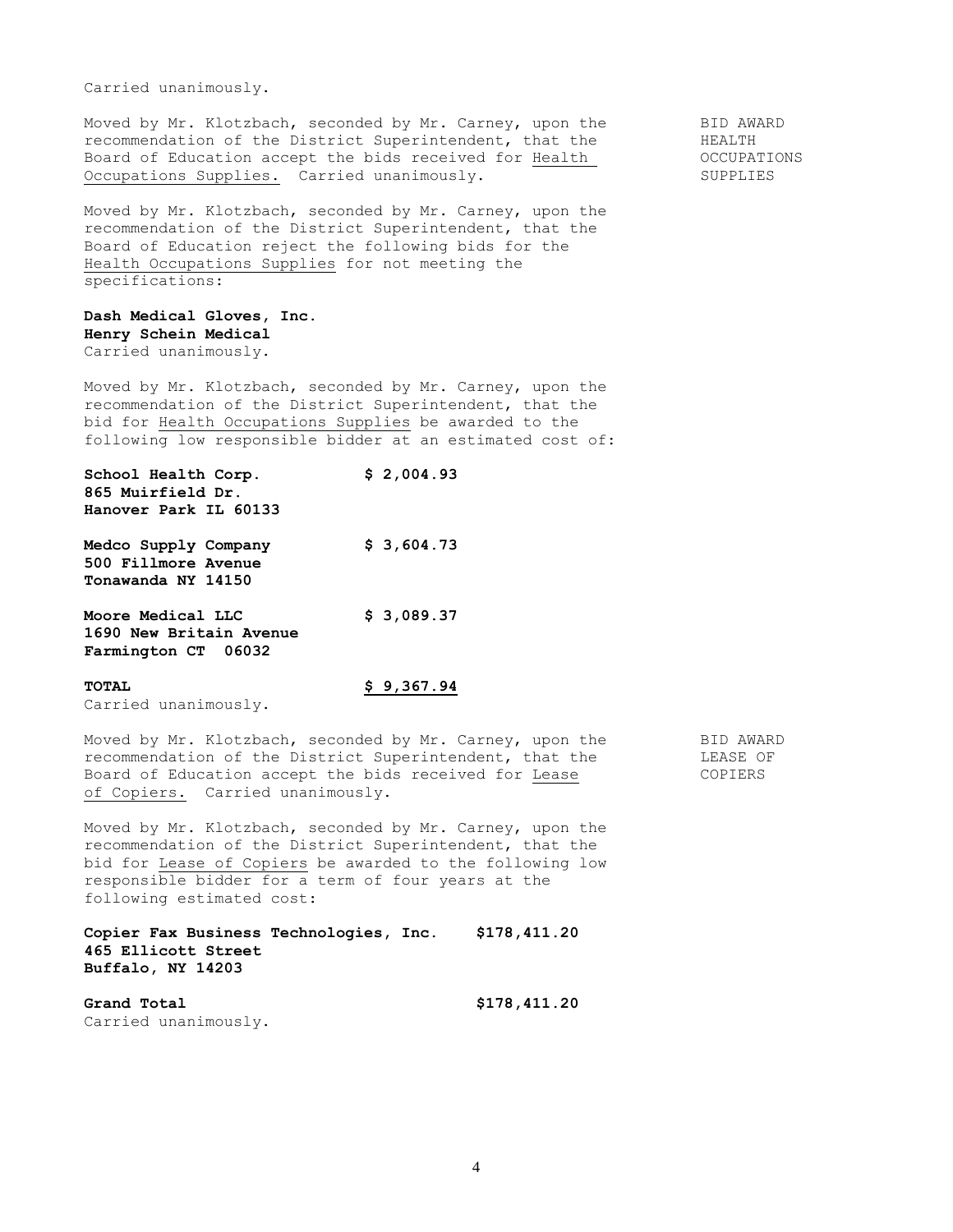Moved by Mr. Klotzbach, seconded by Mrs. Kaus, upon the BOARD OF recommendation of the District Superintendent, that the EDUCATION Board of Education approve the following meeting dates **MEETING** for 2016-2017: DATES

| July 6, 2016         | January 11, 2017 |
|----------------------|------------------|
| August 10, 2016      | February 8, 2017 |
| September 14, 2016   | March 8, 2017    |
| October 12, 2016     | April 5, 2017    |
| November 9, 2016     | May 10, 2017     |
| December 14, 2016    | June 14, 2017    |
| Carried unanimously. |                  |

Moved by Mr. Klotzbach, seconded by Mrs. Kaus, that the BOARD OF Board of Education hereby designates April 25, 2017 for FDUCATION the component district boards of education to meet and ANNUAL vote on the Orleans/Niagara BOCES administrative budget MEETING and election of BOCES board members. Carried unanimously. DATE 2017

Moved by Mr. Klotzbach, seconded by Mrs. Kaus, that the CONTRACT Orleans/Niagara BOCES hereby approves the agreement, as WITH submitted, with the Lockport City School District and MOCKPORT the Niagara County Sheriff's Department, regarding the CSD AND provision of Adult Basic Education (ABE) and High School THE Equivalency (HSE) preparation services for students under NIAGARA the age of 21, term of July 1, 2016 through June 30, 2017, COUNTY and the Board authorizes the Board President and/or SHERIFF'S District Superintendent to sign the agreement upon DEPT. approval of the BOCES' school attorney and containing any revisions as approved by the school attorney. Carried unanimously.

Moved by Mr. Klotzbach, seconded by Mrs. Kaus, that the CONTRACT Orleans/Niagara BOCES hereby approves the agreement, as WITH submitted, with the Genesee Community College at Albion,  $LIBERTY$ <br>regarding the provision of a summer career and technical PARTNERregarding the provision of a summer career and technical PARTNE<br>program for at risk students, term beginning July 18, SHIPS program for at risk students, term beginning July 18, 2016 through July 21, 2016, in the amount of \$2,740.00, PROGRAM/<br>and the Board authorizes the Board President and/or L.I.F.E. and the Board authorizes the Board President and/or L.I.F.E. District superintendent to sign the agreement upon OF approval of the BOCES' school attorney and containing any GCC AT<br>revisions as approved by the school attorney Carried ALBION revisions as approved by the school attorney. Carried ALBION unanimously.

Moved by Mr. Klotzbach, seconded by Mrs. Kaus, that the CONSTRUC-Orleans/Niagara BOCES hereby approves the construction TION contracts, as submitted, with the vendors listed below, CONTRACTS for the 2015 Capital Improvement Project at Niagara FOR East, and the Board authorizes the District Superintendent CAPITAL and/or his designee to sign the contracts upon approval PROJECT of the BOCES' school attorney and containing any revisions as approved by the school attorney.

Greater Niagara Mechanical, Inc. North Tonawanda, NY 14120 \$428,600.00

Louis DelPrince & Sons, Inc. Buffalo, NY 14225 \$477,180.00 2016-2017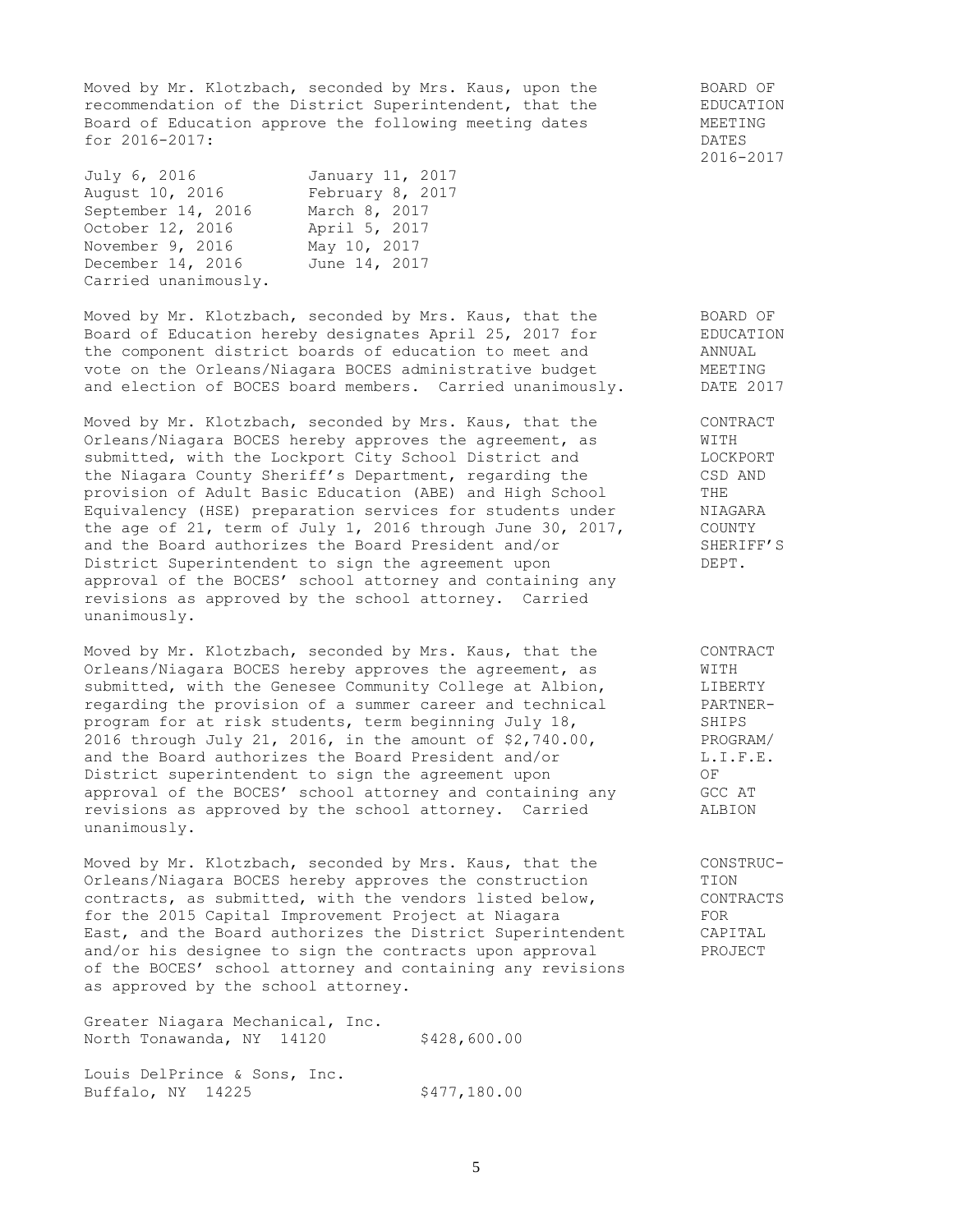| Frey Electric Construction Company<br>Tonawanda, NY 14150 | \$242,000.00   |
|-----------------------------------------------------------|----------------|
| Weaver Metal & Roofing, Inc.<br>Buffalo, NY 14214         | \$530,000.00   |
| Ackerman Plumbing, Inc.<br>Tonawanda, NY 14150            | \$196,376.00   |
| Total<br>Carried unanimously.                             | \$1,874,156.00 |

Moved by Mr. Grabowski, seconded by Mr. Klotzbach, upon DISPOSAL the recommendation of the District Superintendent, that OF the Board of Education approves the disposal of outdated OUTDATED instructional items of nineteen (19) boxes of outdated TEXTBOOKS textbooks, workbooks and teacher resource materials by AND the Newfane Learning Center. Carried unanimously. WORKBOOKS

Moved by Mr. Grabowski, seconded by Mr. Klotzbach, upon DONATION the recommendation of the District Superintendent, that the donation of used solar panels be accepted from Solar Liberty, Buffalo, NY, to be used in the Orleans CTEC electricity/electronics program. Carried unanimously.

| Moved by Mr. Grabowski, seconded by Mr. Klotzbach, upon | DONATION |
|---------------------------------------------------------|----------|
| the recommendation of the District Superintendent, that |          |
| the donation of a \$500 gift card be accepted from Tops |          |
| Markets, LLC, Williamsville, NY. Carried unanimously.   |          |

Moved by Mr. Grabowski, seconded by Mr. Klotzbach, upon DONATION the recommendation of the District Superintendent, that the donation of \$4,000 to purchase two automobiles be accepted from Niagara Frontier Auto Dealers Association (NFADA), Williamsville, NY, to be used by the Niagara CTEC automotive program for training. Carried unanimously.

Moved by Mr. Carney, seconded by Mr. Klotzbach, that THEASE having determined that it is in the best financial  $\overline{A}$  AGREEMENT interest of the Orleans/Niagara BOCES, to enter into WITH a lease agreement with Wilson Central School District, WILSON CSD estimated at two (2) rooms for the period of July 1, 2016 through June 30, 2017, at an estimated cost of \$3,000 per annum, with such determination having been based upon an evaluation of the needs of the BOCES' programmatic and facilities requirements, the Board of Education does hereby approve and authorize the Board President and/or the District Superintendent to execute the lease. Carried unanimously.

Moved by Mr. Carney, seconded by Mr. Klotzbach, that LEASE LEASE<br>having determined that it is in the best financial AGREEMENT having determined that it is in the best financial interest of the Orleans/Niagara BOCEs, to enter into a WITH lease agreement with Medina Central School District, MEDINA CSD as submitted, estimated at twenty (20) rooms at Medina High School for the period of July 1, 2016 through August 31, 2016, at a cost to be determined by actual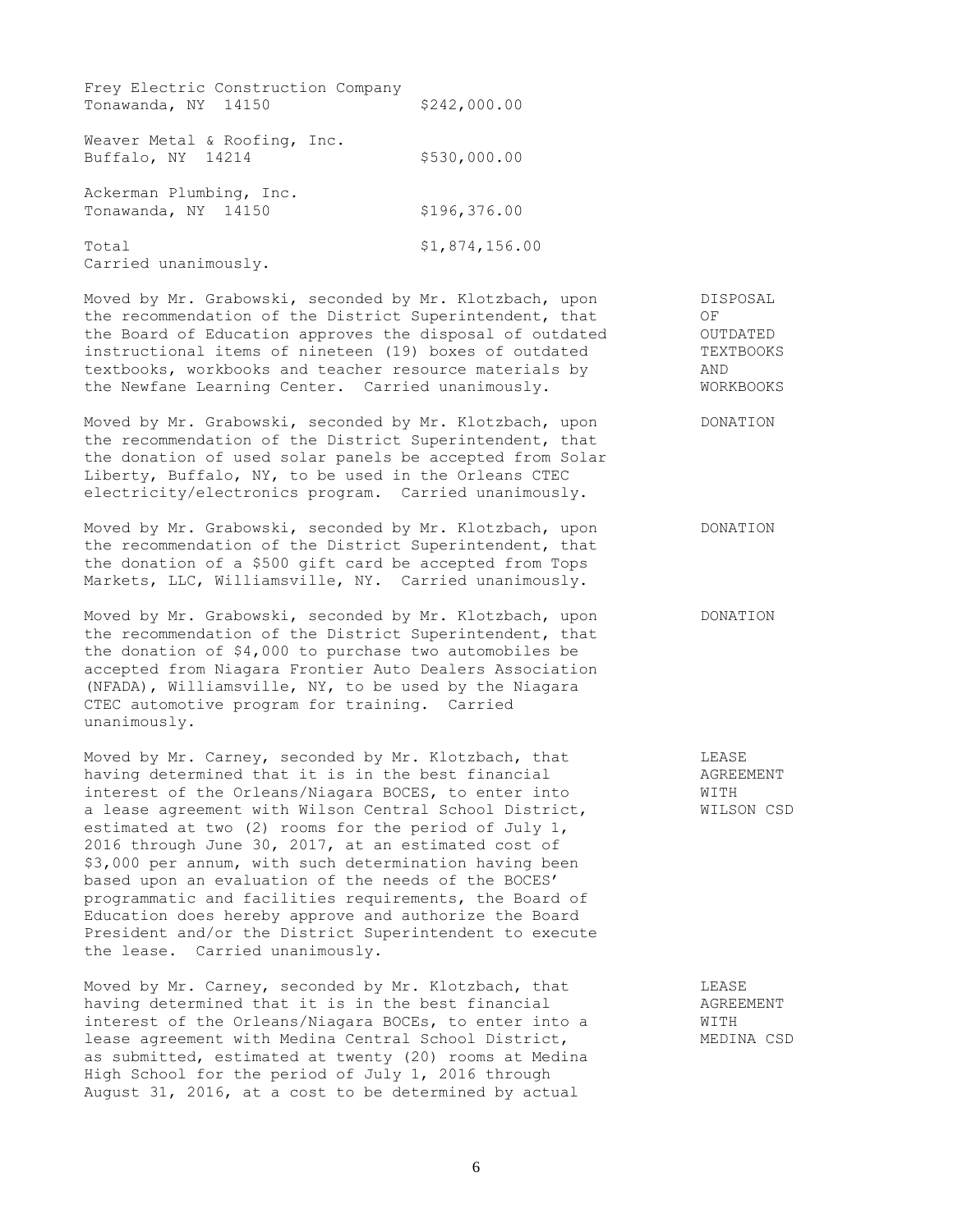classroom usage, with such determination having been based upon an evaluation of the needs of the BOCES' educational programs and facilities requirements, the Board of Education does hereby approve and authorize the Board President to execute the lease. Carried unanimously.

Moved by Mr. Carney, seconded by Mr. Klotzbach, that The LEASE having determined that it is in the best financial **AGREEMENT** interest of the Orleans/Niagara BOCES, to enter into WITH a lease agreement with Newfane Central School District, NEWFANCE as submitted, for one(1) room for the period of CSD July 1, 2016 through June 30, 2017, at a cost of \$8,000 per annum, with such determination having been based upon an evaluation of the needs of the BOCES' programmatic and facilities requirements, the Board of Education does hereby approve and authorize the Board President and/or the District Superintendent to execute the lease. Carried unanimously.

Moved by Mr. Klotzbach, seconded by Mr. Carney, upon the DISPOSAL recommendation of the District Superintendent that the OF ITEMS Board of Education hereby approve the following items to be sold at auction.

Electric furnace tag # 000749 Black English wheel End Mill Sharpener tag # 000723 Small Table Top CNC tag # 000718 Magitronic Computer tag # 11136 Drill Press, green tag # 00047 Pedestal Grinder, grey tag # 000748 XLO-EDM Electric Discharge tag # 000852 Drill Bit Sharpener tag # 000724 Craftsman Radial Arm Saw tag # 002601 Delta Table Saw tag # 002597 Carried unanimously.

Moved by Mr. Klotzbach, seconded by Mr. Carney, that the CONTRACT Orleans/Niagara BOCES hereby approves the agreement, as WITH submitted, with Pioneer Reptiles, LLC, for services on PIONEER<br>May 18, 2016, in the amount of \$400.00 and the Board REPTILES, May 18, 2016, in the amount of \$400.00 and the Board REP REPT<br>authorizes the District Superintendent and/or his designee LLC authorizes the District Superintendent and/or his designee to sign the agreement upon approval of the BOCES' school attorney and containing any revisions as approved by the school attorney. Carried unanimously.

Moved by Mr. Klotzbach, seconded by Mr. Carney, that the CONTRACT Board of Education approves the contract, as submitted, WITH between and among Orleans/Niagara BOCES, Dr. Cynthia SCHOOL DiLaura Devore, M.D., F.A.A.P., Dr. Carl M. Devore, M.D., PHYSICIANS M.P.H., and Pediatric Nurse Practitioner Donna M. Jones, M.S., A.P.R.N., term of July 1, 2016 through June 30, 2017, for provision of school health services, and the Board authorizes the Board President and/or the District Superintendent to sign the contract upon approval by the school attorney and containing any revisions as approved by the school attorney. Carried unanimously.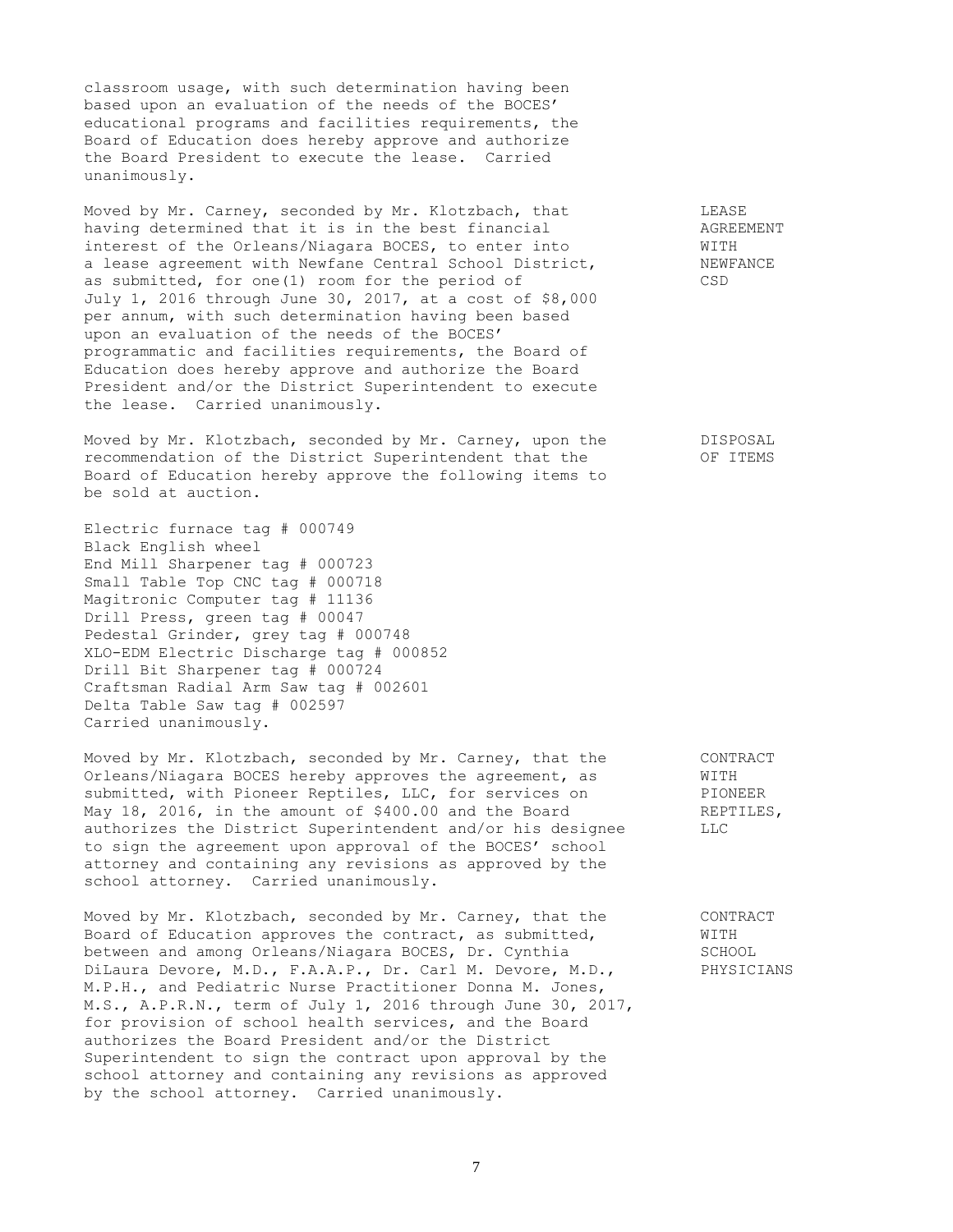Moved by Mr. Klotzbach, seconded by Mr. Carney, that the aUTHORIZA-<br>Orleans/Niagara BOCES hereby approves the BOCES' Opioid TION OF Orleans/Niagara BOCES hereby approves the BOCES' Opioid TION OF Overdose Prevention Program Registration, and hereby OPIOID authorizes the District Superintendent or his designee to OVERDOSE sign and execute the Registration form, as submitted. PREVENTION Carried unanimously. The contract of the contract of the contract of the contract of the contract of the contract of the contract of the contract of the contract of the contract of the contract of the contract of the contr

Moved by Mr. Klotzbach, seconded by Mr. Carney, that the BOARD following resolution be tabled until the June 8, 2016 POLICY NO. meeting: 7403

Resolved, upon the recommendation of the District Superintendent, that Board Policy No. 7403 (Outside Service Providers), be approved, as submitted. Carried unanimously.

Moved by Mr. Klotzbach, seconded by Mr. Carney, that the BOARD following resolution be tabled until the June 8, 2016 POLICY NO. meeting: 7402

Resolved, upon the recommendation of the District Superintendent, that Board Policy No. 7402 (Students With Serious and/or Life-threatening Medical Conditions), be approved, as submitted. Carried unanimously.

Moved by Mrs. Covell, seconded by Mrs. Kaus, upon the ADOPTION recommendation of the District Superintendent, that the OF 2016-2017 budget be approved in the amount of 2016-2017 \$59,298,435.16. Carried unanimously. BUDGET

Moved by Mr. Klotzbach, seconded by Mrs. Swearingen, upon RESIGNATION the recommendation of the District Superintendent, that S. BROWN the resignation of **Susan A. Brown, Home Economics Teacher**, be accepted effective at the end of the day on May 19, 2016. Carried unanimously.

Moved by Mr. Klotzbach, seconded by Mr. Carney, upon the APPOINTMENT recommendation of the District Superintendent, that **Vincent** CERTIFIED<br>**Piaskowski, Jr., Niagara Falls, NY,** having Transitional A PROB. Piaskowski, Jr., Niagara Falls, NY, having Transitional A certification in the area of heating, ventilation, air PIASKOWSKI conditioning and refrigeration, is hereby appointed to probationary status in the tenure area of **Heating, Ventilation, Air Conditioning and Refrigeration Teacher**, in accordance with the agreement between Orleans/Niagara BOCES and the Orleans/Niagara BOCES Teachers' Association, effective August 31, 2016 through January 10, 2020, at an annual full-time salary of NPC 2 (\$40,252). Eligibility for tenure at the end of the probationary period shall be contingent on the employee's attainment of a composite or overall Annual Professional Performance Review (APPR) rating of either "effective" or "highly effective" in three (3) of the preceding four (4) years. Additionally, if the employee receives a composite or overall annual APPR rating of "ineffective" in the final year of the probationary period, than he shall not be eligible for tenure at that time. The aforesaid probationary period shall be lengthened if required by law. Carried unanimously.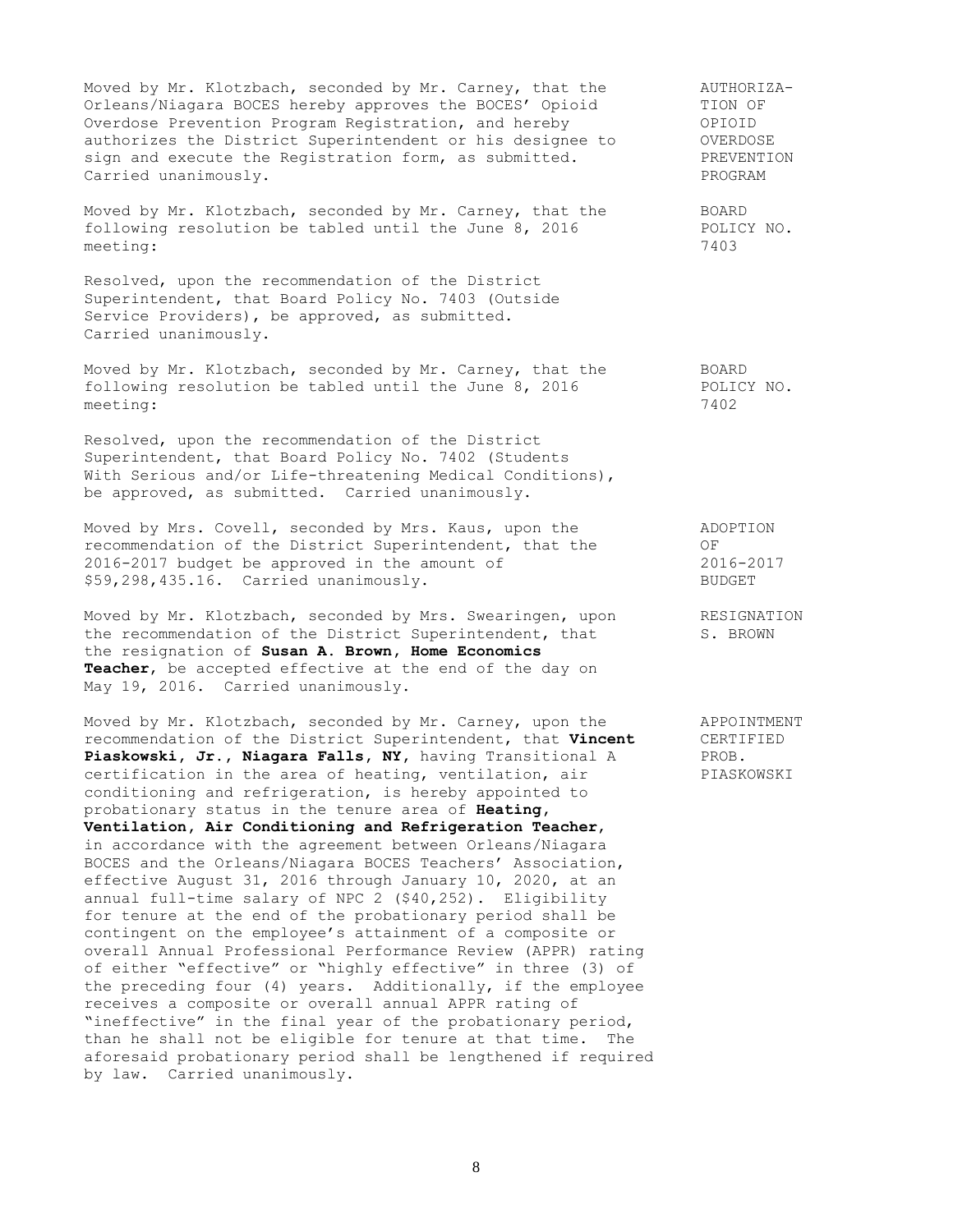Moved by Mr. Klotzbach, seconded by Mr. Carney, upon the APPOINTMENT recommendation of the District Superintendent, that the CONTINUING following individual(s) be appointed to serve on a part-time EDUCATION basis in the continuing education program, at the hourly salary listed, with no fringe benefits, except as required by law, effective as indicated below through June 30, 2016, unless terminated sooner. The employment of the individuals shall be at-will and at the pleasure of the Board of Education. Additionally, services of the individuals shall be utilized solely on an as-needed basis at the discretion of the District Superintendent.

**Adult Literacy Instructor ESOL (\$23.50 per hour)**

**Wendy Farley Sarah Wright Lockport, NY Newfane, NY Effective Date: 4/18/16 Effective Date: 4/18/16**

**LPN Clinical Instructor (\$25.50 per hour) Haley Alfiere Ransomville, NY Effective Date: 4/18/16**

**LPN Lab Substitute Instructor (\$25.50 per hour) Diane Stauder Lockport, NY Effective Date: 5/10/16 LPN Clinical Substitute Instructor (\$25.50 per hour) Teresa Bobzien Gasport, NY Effective Date: 5/20/16**

**TABE/TASC Readiness Practice Test Administrator (\$23.50 per hour)**

**Dorie-Lynn Kenyon Lockport, NY Effective Date: 4/18/16** Carried unanimously.

Moved by Mr. Klotzbach, seconded by Mr. Carney, upon the APPOINTMENT recommendation of the District Superintendent, that CONTINUING **Marilyn Fleischman, Lockport, NY,** be appointed to serve EDUCATION in the full-time position of **LPN Lead Instructor**, at an FLEISCHMAN annual salary of \$65,264.00, effective July 1, 2016 through June 30, 2017 unless terminated sooner. The individual shall be eligible for enrollment in health insurance coverage (single person, two-person or family coverage, as applicable), with BOCES premium contributions capped at ninety-three percent (93%) of the applicable premium in effect for the managed care (Point of Service) plan. The individual is eligible for enrollment in a flexible spending plan under Internal Revenue Code Section 125. The individual shall receive up to 20 vacation days per fiscal year as approved by the District Superintendent or his designee, bereavement leave as approved by the District Superintendent or his designee, and paid holidays pursuant to the administrative calendar. The individual may carry over up to four (4) vacation days into the 2016-2017 fiscal year. The terms and conditions of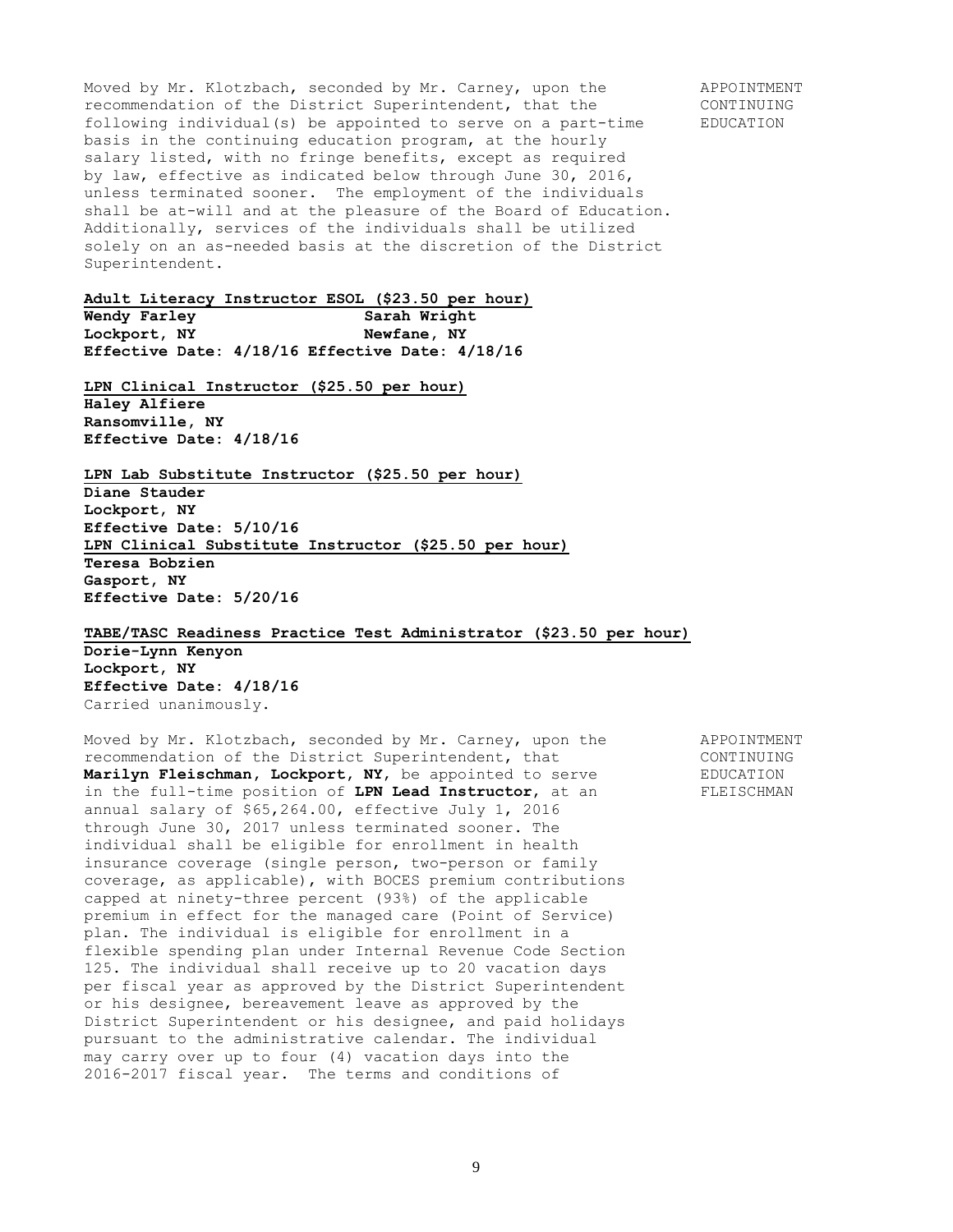employment, and the terms and provisions of this resolution, shall be administered by the District Superintendent. Terms and conditions of employment are subject to change. Carried unanimously.

Moved by Mr. Klotzbach, seconded by Mr. Carney, upon the APPOINTMENT recommendation of the District Superintendent, that **Karen** CONTINUING **Kwandrans, Sanborn, NY,** be appointed to serve in the EDUCATION continuing education program in the full-time position of KWANDRANS **Adult/Continuing Education Health Occupations Coordinator**, at an annual salary of \$74,285.00, effective July 1, 2016 through June 30, 2017, unless terminated sooner. The salary is based upon a ten-month work year (following the administrative calendar during the months of September through June) plus twenty (20) days during 10 the months of July and August (combined). The individual shall be eligible for enrollment in health insurance coverage (single person, two-person or family coverage, as applicable), with BOCES premium contributions capped at ninety-three percent (93%) of the applicable premium in effect for the managed care (Point of Service) plan. The individual shall receive up to 20 vacation days per fiscal year as approved by the District Superintendent or his designee, bereavement leave as approved by the District Superintendent or his designee, and paid holidays pursuant to the administrative calendar. The individual may carry over up to four (4) vacation days into the 2016-2017 fiscal year. The employee shall be eligible for tuition reimbursement as determined by the District Superintendent for up to two courses per semester, three semesters per year (Fall, Spring and Summer). The individual shall be eligible for enrollment in a flexible spending plan under Internal Revenue Code Section 125. The terms and conditions of employment, and the terms and provisions of this resolution, shall be administered by the District Superintendent. Terms and conditions of employment are subject to change. Carried unanimously.

Moved by Mr. Klotzbach, seconded by Mr. Carney, upon the APPOINTMENT recommendation of the District Superintendent, that CONTINUING **Debra Dittmer, Lockport, NY,** be appointed to serve in EDUCATION the continuing education program in the full-time position D. DITTMER of **LPN Instructor**, at an annual full-time salary of \$61,200.00, effective July 1, 2016 through June 30, 2017, unless terminated sooner. The individual shall be eligible for enrollment in health insurance coverage (single person, two-person or family coverage, as applicable), with BOCES premium contributions capped at ninety-three percent (93%) of the applicable premium in effect for the Point of Service plan. The individual shall receive up to 20 vacation days per fiscal year as approved by the District Superintendent or his designee, bereavement leave as approved by the District Superintendent or his designee, and paid holidays pursuant to the administrative calendar. The individual may carry over up to four (4) vacation days into the 2016-2017 fiscal year. The individual shall be eligible for enrollment in a flexible spending plan under Internal Revenue Code Section 125. The terms and conditions of employment, and the terms and provisions of this resolution, shall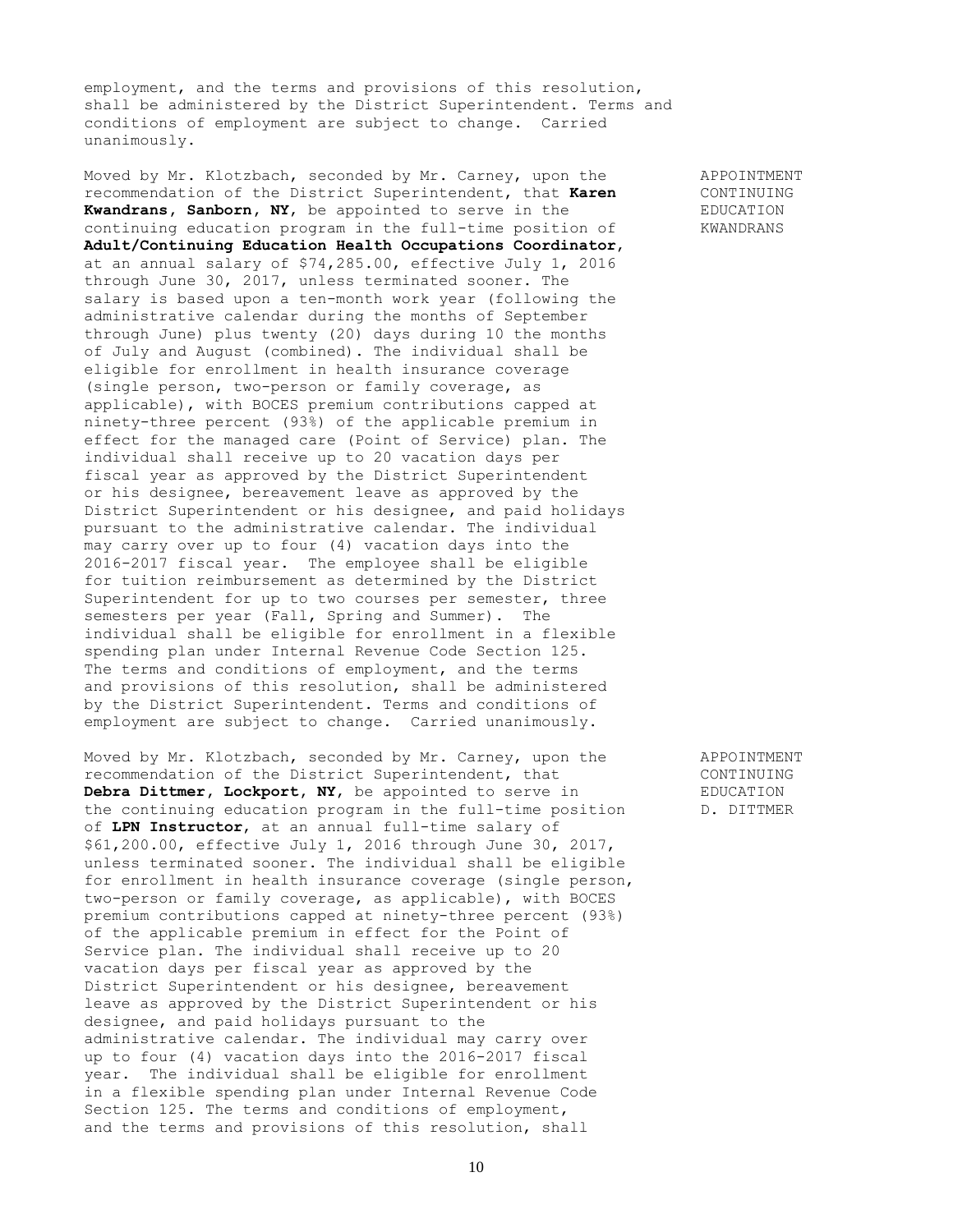be administered by the District Superintendent. Terms and conditions of employment are subject to change. Carried unanimously.

Moved by Mr. Klotzbach, seconded by Mr. Carney, upon and APPOINTMENT<br>the recommendation of the District Superintendent, and MOME/ the recommendation of the District Superintendent, that the following individual(s) be appointed without **HOSPITAL** benefits, except as required by law, to the part-time TEACHER position of **Home/Hospital Teacher** at an hourly salary of \$26.42 for instructional time and an hourly salary of \$11.80 per hour for planning time effective as indicated below. The employment of the individuals shall be at-will and at the pleasure of the Board of Education. The employment of the individual(s) shall be utilized solely on an as-needed basis at the discretion of the District Superintendent. Employment shall be automatically discontinued effective June 30, 2016, unless terminated sooner.

### **Ann Ditto Sanborn, NY Effective Date: 4/21/16** Carried unanimously.

Moved by Mr. Grabowski, seconded by Mr. Klotzbach, APPOINTMENT upon the recommendation of the District Superintendent, NON-CERT. upon the recommendation of the District Superintendent, The Stephanie Brandt, Medina, NY, be appointed to the S. BRANDT position of **Teacher Aide (Personal Care)**, effective April 27, 2016 through June 30, 2016, unless terminated sooner, at an hourly salary of \$9.25. Carried unanimously.

Moved by Mr. Grabowski, seconded by Mr. Klotzbach, APPOINTMENT upon the recommendation of the District Superintendent, NON-CERT. that Jena Nunnari, Lockport, NY, be appointed to the  $J$ . NUNNARI position of **Teacher Aide (Personal Care)**, effective May 16, 2016 through June 30, 2016, unless terminated sooner, at an hourly salary of \$9.25. Carried unanimously.

Moved by Mr. Grabowski, seconded by Mr. Klotzbach, APPOINTMENT upon the recommendation of the District Superintendent, NON-CERT.<br>that **Anthony O'Hara, Middleport, NY,** be appointed to PROB. that **Anthony O'Hara, Middleport, NY**, be appointed to PROB.<br>the position of **School Nurse**, effective May 18, 2016, A. O'HARA the position of **School Nurse**, effective May 18, 2016, to serve a 52-week probationary period, at an annual full-time salary of \$32,487.00 to be pro-rated. Carried unanimously.

Moved by Mr. Grabowski, seconded by Mr. Klotzbach, APPOINTMENT upon the recommendation of the District Superintendent, **INVENTORY** that the following individual be appointed without CLERK benefits, except as required by law and except that the individual shall receive five vacation days per fiscal year, five days of accrued paid sick leave, with a maximum accrual of fifty days, and two days of accrued personal business leave per fiscal year which may be used if approved by the District Superintendent, not to be carried over, as **Inventory Clerk** effective July 1, 2016 through June 30, 2017, unless terminated sooner. The Inventory Clerk shall follow the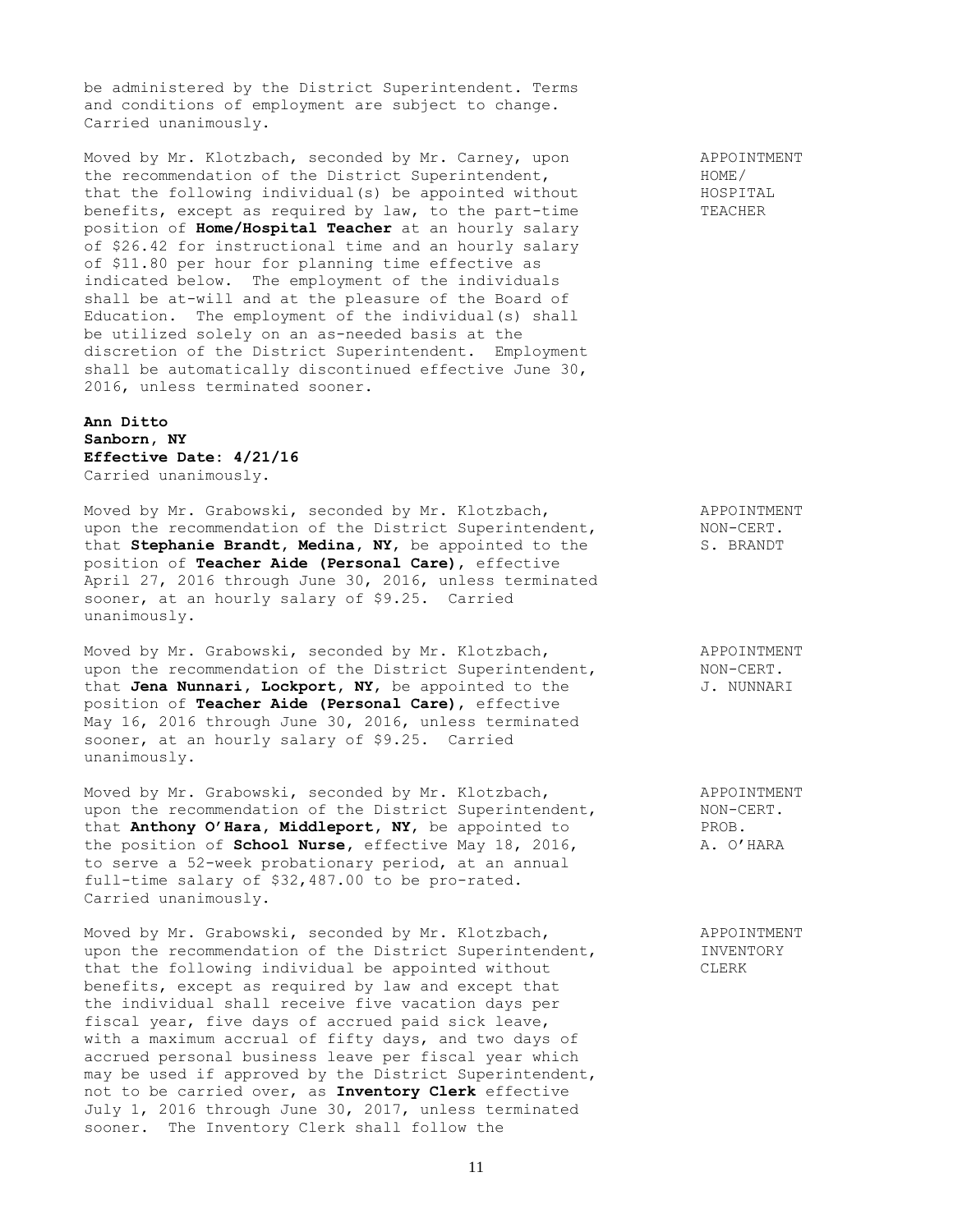administrative calendar, including paid holidays that occur during the work period. The individual may be permitted to enroll in single person health insurance coverage, two-person health insurance coverage, or family health insurance coverage, at their own expense (by remitting to the BOCES the full premium payable for such coverage), provided that the eligibility requirements of the health insurance plan are satisfied and fulfilled. The employment of this individual shall be utilized solely on an as-needed basis at the discretion of the District Superintendent. The standard workday for the Inventory Clerk is 7.5 hour per day.

# **Linda Bernard \$11.95/hour Gasport, NY**

Carried unanimously.

Moved by Mr. Grabowski, seconded by Mr. Klotzbach, APPOINTMENT upon the recommendation of the District Superintendent, VOLUNTEER that the following individuals are hereby appointed to serve as **Volunteer** with no compensation, on an asneeded basis, as determined by the District Superintendent, to perform services including assisting students with individual and group lessons, observing students during academic activities and other related services and activities, and/or to promote and aid BOCES programs.

# **Toccaira Bunton Buffalo, NY Effective Dates: 4/21/16-8/31/16** Carried unanimously.

Moved by Mr. Grabowski, seconded by Mr. Klotzbach, APPOINTMENT that the District Superintendent is authorized to SUBSTITUTE<br>pay Kyle Hinchcliffe, as Temporary Physical Education TEACHER pay **Kyle Hinchcliffe,** as **Temporary Physical Education** TEACHER Teacher, effective April 20, 2016 through June 30, Teacher, effective April 20, 2016 through June 30, 2016, unless employment is terminated sooner, at a HINCHCLIFFE salary of \$198.71 per full day (corresponding to 1/200 of the annual salary of Step 1 of the applicable schedule). Mr. Hinchcliffe is eligible to continue with the same economic fringe benefits as applicable by law or contract, while he continuously remains in his current assignment. Carried unanimously.

Moved by Mr. Carney, seconded by Mr. Klotzbach, upon APPOINTMENT the recommendation of the District Superintendent, SUBSTITUTE that the following individuals be appointed without TEACHER benefits, except as required by law, to the position (NON-<br>of **Substitute Teacher (Non-Certified)**, effective as (CERTIFIED) of **Substitute Teacher (Non-Certified)**, effective as indicated below, with services to be utilized on an as-needed basis at the discretion of the District Superintendent, at a daily rate of \$80.00. Employment shall automatically be discontinued effective June 30, 2016 unless employment is terminated sooner. Service shall be at-will and at the pleasure of the Board of Education.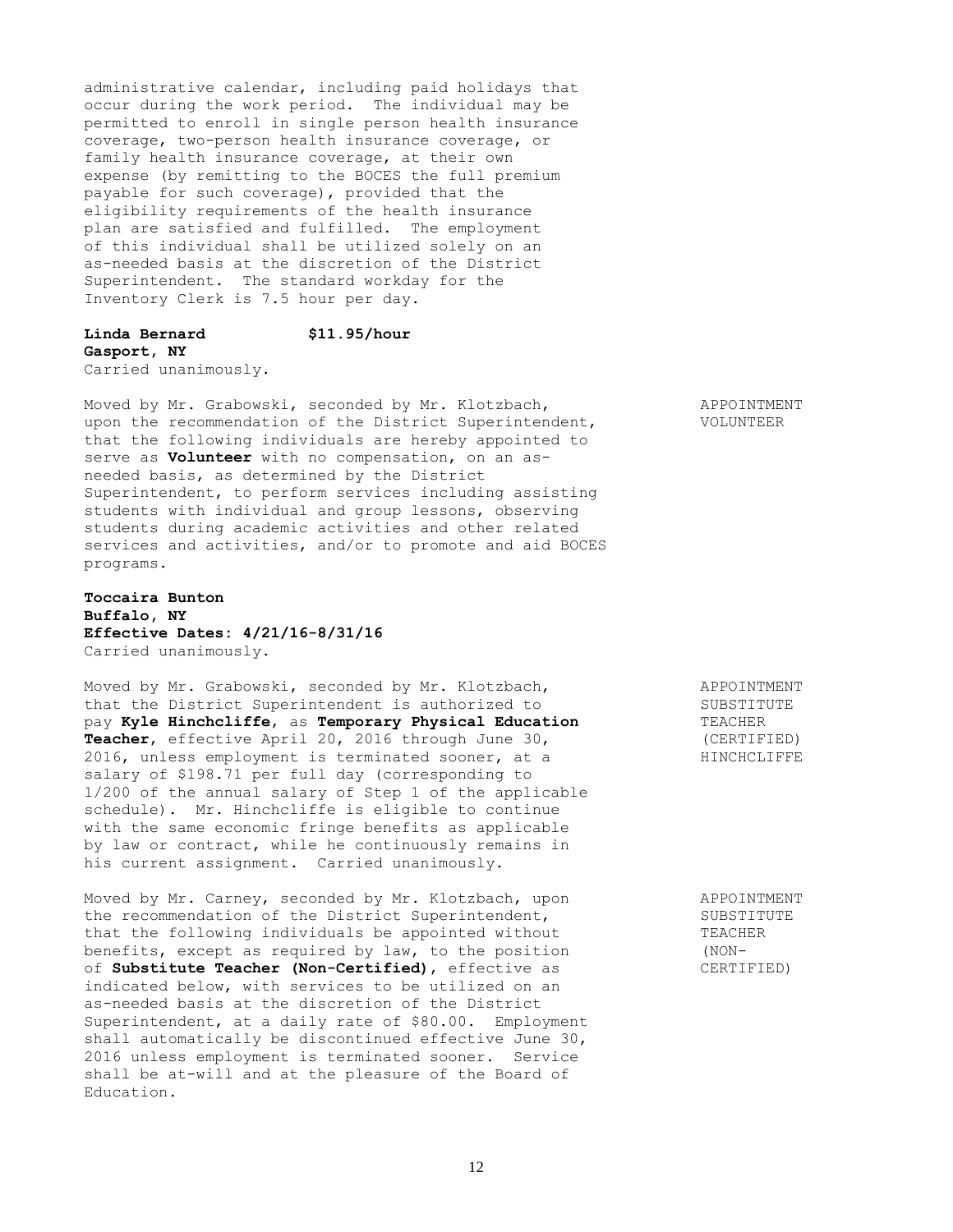**Joseph Simmons Sanborn, NY Effective Date: 5/2/16** Carried unanimously.

Moved by Mr. Carney, seconded by Mr. Klotzbach, that APPOINTMENT the District Superintendent is authorized to pay SUBSTITUTE **Rene Becht, Teacher Aide working as a Substitute TEACHER Teacher**, at a salary of \$198.71 per full day (NON- (corresponding to  $1/200$  of the annual salary of CERTIFIED) Step 1 of the applicable scheduled), effective on her thirty-first day of work, while she continuously remains in her assignment substituting for a welding teacher on leave. Carried unanimously.

Moved by Mr. Carney, seconded by Mr. Klotzbach, APPOINTMENT upon the recommendation of the District SUBSTITUTE Superintendent, that the following individual(s) TEACHER be appointed, without benefits, except as required AIDE by law, to the position of substitute teacher aide (NONeffective upon hire as a personal care aide, with CERTIFIED) services to be utilized on an as-needed basis at the discretion of the District Superintendent, at a rate of \$60.00 per day. Employment shall automatically be discontinued effective June 30, 2016, unless employment is terminated sooner. Service shall be at-will and at the pleasure of the Board of Education.

| Stephanie Brandt     | Medina, NY   |
|----------------------|--------------|
| Jena Nunnari         | Lockport, NY |
| Carried unanimously. |              |

Moved by Mr. Carney, seconded by Mr. Klotzbach, upon APPOINTMENT the recommendation of the District Superintendent, SUBSTITUTE that the following individuals be appointed, without CLERICAL benefits, except as required by law, to the position of **Substitute Clerical**, effective as indicated below, with services to be utilized on an as-needed basis at the discretion of the District Superintendent, at a rate of \$10.00 per hour. Employment shall automatically be discontinued effective June 30, 2016, unless employment is terminated sooner. Service shall be at-will and at the pleasure of the Board of Education.

**Barbara Larson Niagara Falls, NY Effective Date: 4/26/16** Carried unanimously.

Moved by Mr. Carney, seconded by Mr. Klotzbach, upon and APPOINTMENT<br>the recommendation of the District Superintendent. the recommendation of the District Superintendent, that the following individual(s) be appointed without CLINICAL benefits, except as required by law, to the position **INSTRUCTOR** of **Substitute Clinical Instructor**, effective as indicated below, with services to be utilized on an as-needed basis at the discretion of the District Superintendent, at a rate of \$60.00 per half day. Employment shall automatically be discontinued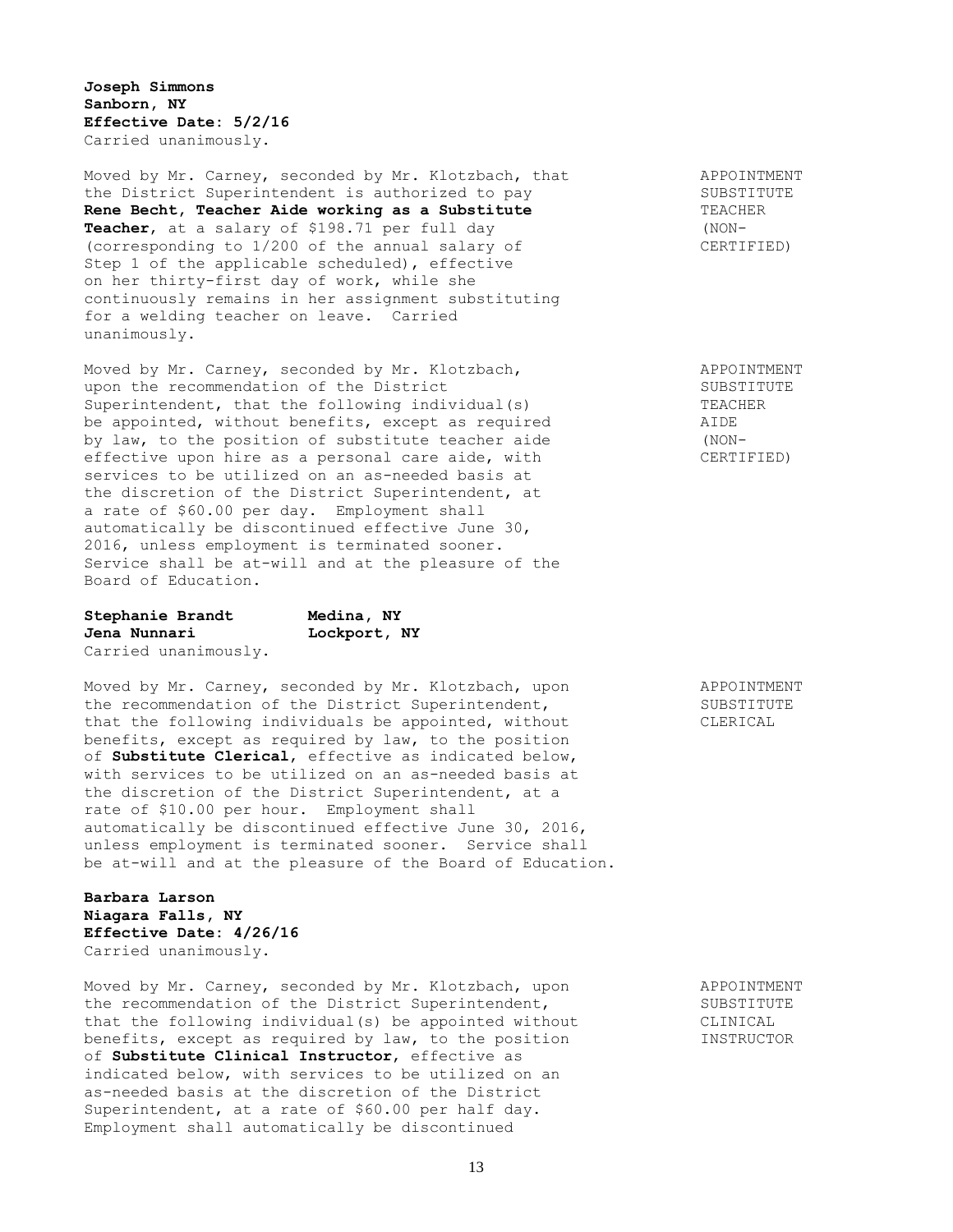effective June 30, 2016 unless employment is terminated sooner. Service shall be at-will and at the pleasure of the Board of Education.

# **Joseph Simmons Sanborn, NY Effective Date: 5/2/16** Carried unanimously.

Moved by Mr. Klotzbach, seconded by Mr. Carney, upon EXTENDED the recommendation of the District Superintendent, SCHOOL that the attached list of individuals be appointed YEAR 2016 for the 2016 extended school year program, July 5, 2016 through August 16, 2016, unless terminated sooner, without benefits, except as provided by law, at the salary and position indicated on the attached list. Services of these individuals shall be at-will and at the pleasure of the Board of Education. The appointments are subject to the completion of paperwork as required by the District Superintendent. Carried unanimously.

Moved by Mr. Klotzbach, seconded by Mr. Carney, upon EXTENDED the recommendation of the District Superintendent, SCHOOL that the attached list of individuals be appointed YEAR 2016 on an as-needed basis as substitutes in the 2016 SUBSTITUTES extended school year program, July 5, 2016 through August 16, 2016, unless terminated sooner, without benefits, except as provided by law, at the salary and position indicated on the attached list. Services of these individuals shall be at-will and at the pleasure of the Board of Education. The appointments are subject to the completion of paperwork as required by the District Superintendent. Carried unanimously.

Moved by Mr. Klotzbach, seconded by Mr. Carney, upon EXTENDED<br>
the recommendation of the District Superintendent, SCHOOL the recommendation of the District Superintendent, that the following deletion(s) of individual(s) YEAR 2016 previously appointed in the 2016 extended school year program be approved:

| Name<br>Position     |            | <b>Effective Date</b> |  |
|----------------------|------------|-----------------------|--|
| Sharon Librera       | Substitute | 4/18/16               |  |
| Carried unanimously. |            |                       |  |

Moved by Mr. Klotzbach, seconded by Mr. Carney, upon the CONFERENCE recommendation of the District Superintendent, that the REQUESTS following conference requests be approved:

- 1) **Penny Aikin, Charles Diemert, Susan Diemert Julie Johnson, and Tonya Moore, NYSED Literacy Zone One-Day Summit**, Albany, NY, May 23-24, 2016. Est. cost: \$1,100.00. Funded through literacy zone.
- 2) **Joseph Wilkie, Titleist Performance Institute Certification**, Toronto, Canada, May 27-28, 2016. No cost to BOCES.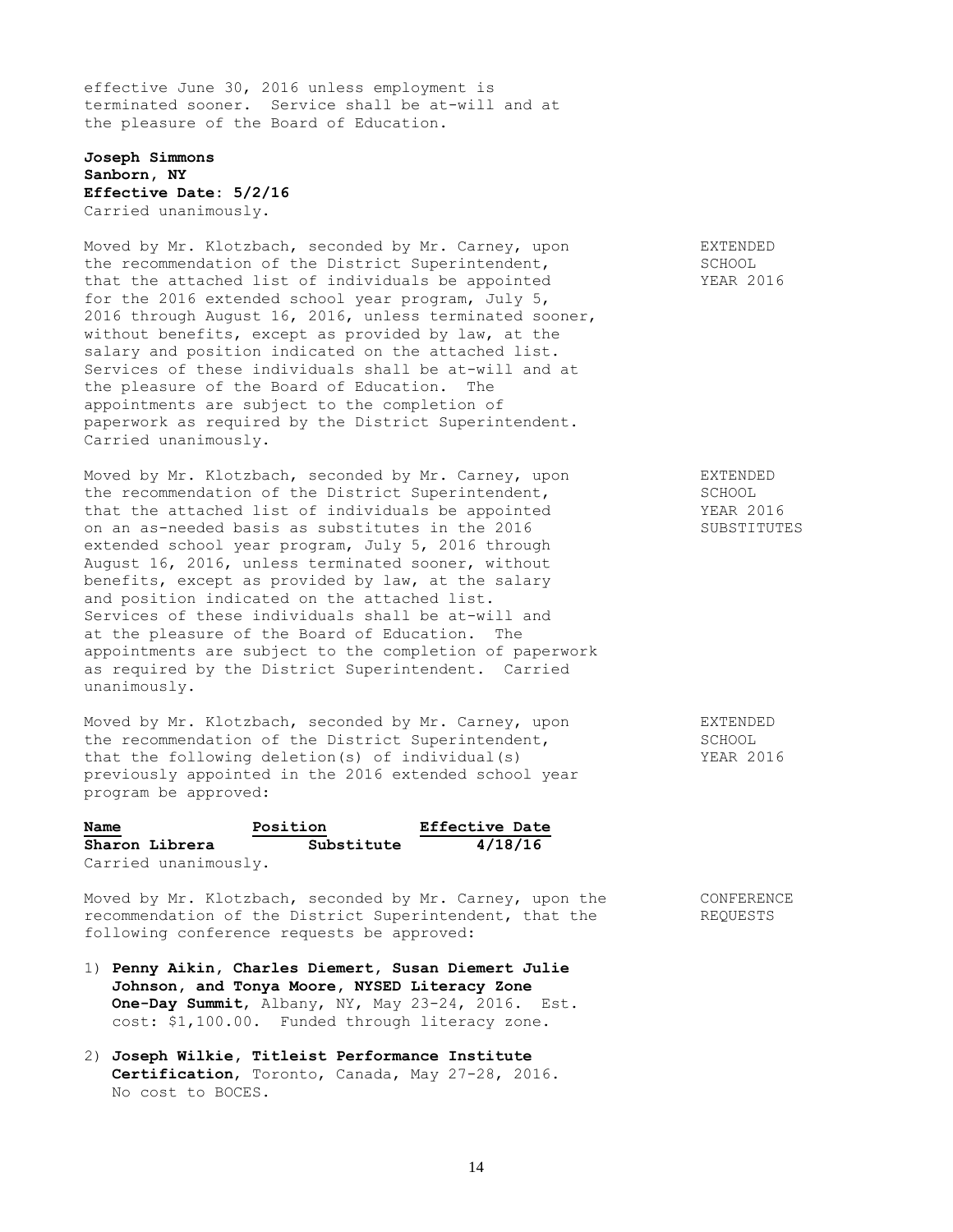- 3) **Susan Diemert, ASISTS Advisory Committee Meeting**, Albany, NY, May 31-June 1, 2016. Est. cost: \$374.00. Funded through EPE.
- 4) **Nicole Bensley, Regional Certification Officers Meeting**, Albany, NY, June 2-3, 2016. Est. cost: \$162.00. Funded through administrative budget.
- 5) **Robert Ihle, 2016 NYSRAEF June Educator Conference**, Paul Smith's, NY, June 16-17, 2016. Est. cost: \$355.00. Funded through career and technical education.
- 6) **Karen Kwandrans, 6th Annual CTE Professional Organization Leadership Seminar**, Albany, NY, August 1-3, 2016. No cost to BOCES. Carried unanimously.

Moved by Mr. Klotzbach, seconded by Mr. Grabowski, upon SALARY Moved by Mr. Alotzbach, seconded by  $H$ . Singlessing, that INCREASE<br>the recommendation of the District Superintendent, that  $\overline{A}$ the annual salary of **Amanda Bennett, Coordinator,** who A. BENNETT was hired after ratification of the collective bargaining agreement between Orleans/Niagara BOCES and the Orleans/Niagara BOCES Administrators and Supervisors Association, shall be \$91,600.00, effective July 1, 2016. Carried unanimously.

Moved by Mr. Klotzbach, seconded by Mr. Grabowski, upon SALARY the recommendation of the District Superintendent, that INCREASE the recommendation of the District Superintendent, that **MICREASE**<br>the annual salary of **Michelle Kulbago, Coordinator**, who M. KULBAGO was hired after ratification of the collective bargaining agreement between Orleans/Niagara BOCES and the Orleans/Niagara BOCES Administrators and Supervisors Association, shall be \$80,000.00, effective July 1, 2016. Carried unanimously.

Moved by Mr. Klotzbach, seconded by Mr. Grabowski, upon SALARY the recommendation of the District Superintendent, that INCREASE the following full-time base salary for the following G. URTEL teacher aide (non-special education) employee be set for the 2016-2017 school year. The employee remains covered by the statement of terms and conditions of employment adopted by the board. Terms and conditions of employment are subject to change.

| Last         | First | FTE        | 2016-2017 |
|--------------|-------|------------|-----------|
| Name         | Name  |            | Salary    |
| <b>Trtei</b> | Gai.  | <b>ـ ـ</b> | 442       |

Carried unanimously.

Moved by Mr. Klotzbach, seconded by Mr. Grabowski, SALARY upon the recommendation of the District Superintendent, **INCREASE** that the employees names below shall be subject to revised terms and conditions, including: Two percent salary increase, effective July 1, 2016, July 1, 2017, and July 1, 2018, respectively; and increases in health insurance premium contributions to 13% of the applicable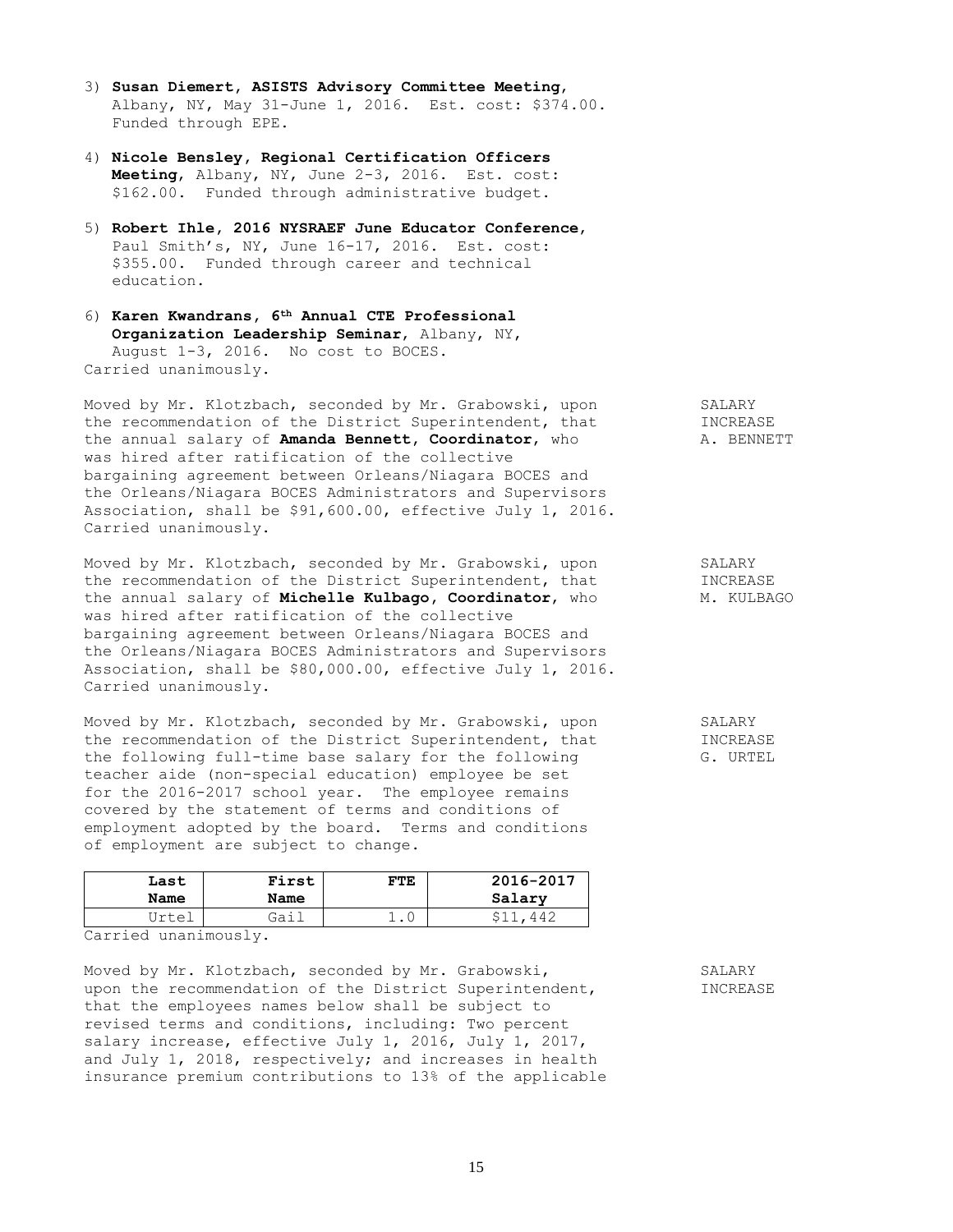premium effective July 1, 2016, 14% of the applicable premium effective July 1, 2017, and 15% of the applicable premium effective July 1, 2018. In all other respects, terms and conditions of employment shall remain unchanged.

**Robert M. Cluckey, Director of Special Education Patricia A. Hartigan, Director of Business Services Michael J. Johannes, Superintendent of Buildings and Grounds Joseph J. Steinmetz, Director of CTE and Adult/Secondary Programs Wayne M. Van Vleet, Director of Labor Relations** Carried unanimously.

Moved by Mr. Carney, seconded by Mr. Grabowski, that DISTRICT the Board of Education authorizes the Board President SUPT. to execute a new supplemental agreement with **Clark J.** SUPPLE-<br> **Godshall, District Superintendent,** effective May 11, 2016. MENTAL Godshall, District Superintendent, effective May 11, 2016. Carried unanimously. The contract of the contract of the contract of the contract of the contract of the contract of the contract of the contract of the contract of the contract of the contract of the contract of the contr

Moved by Mr. Klotzbach, seconded by Mrs. Covell, that AGREEMENT the Orleans/Niagara BOCES hereby approves the agreement, WITH as submitted, with Labella Associates, D.P.C., for LABELLA construction and bid documents, in an amount not to  $\sim$  ASSOCIATES, exceed \$7,500, and the Board authorizes the District D.P.C. Superintendent and/or his designee to sign the agreement upon approval of the BOCES' school attorney and containing any revisions as approved by the school attorney. Carried unanimously.

Moved by Mr. Klotzbach, seconded by Mrs. Covell, that the PARTICIPAfollowing resolution be approved: TION IN

WHEREAS, it is the plan of a number of BOCES districts in New York, to consent to jointly enter into an agreement LEARNING for the 2016-2017 fiscal year for Apex, Blackboard, Canvas, AGREEMENT Connection Education, Desire 2 Learn, Edgenuity, Edmentum, Florida Virtual School, Fuel Education, It's Learning, Montage, Odysseyware, Pearson, Right Reason, Schoology, Castle Learning, and

WHEREAS, the Orleans/Niagara BOCES is desirous of participating with other BOCES districts in New York State in joint agreements for the distance learning student courses mentioned above as authorized by General Municipal Law, Section 119-0, and,

BE IT RESOLVED, that the Orleans/Niagara Board of Education authorizes Erie 1 BOCES to represent it in all matters leading up to and entering into a contract for the purchase of and licensing of the above mentioned courses, and,

BE IT FURTHER RESOLVED, that the Orleans/Niagara Board of Education agrees to assume its equitable share of the costs associated with Erie 1 BOCES negotiating the agreements, and,

BE IT FURTHER RESOLVED, that the Orleans/Niagara Board of Education agrees (1) to abide by majority decisions of the participating BOCES on quality standards; (2) Erie 1 BOCES STATEWIDE<br>DISTANCE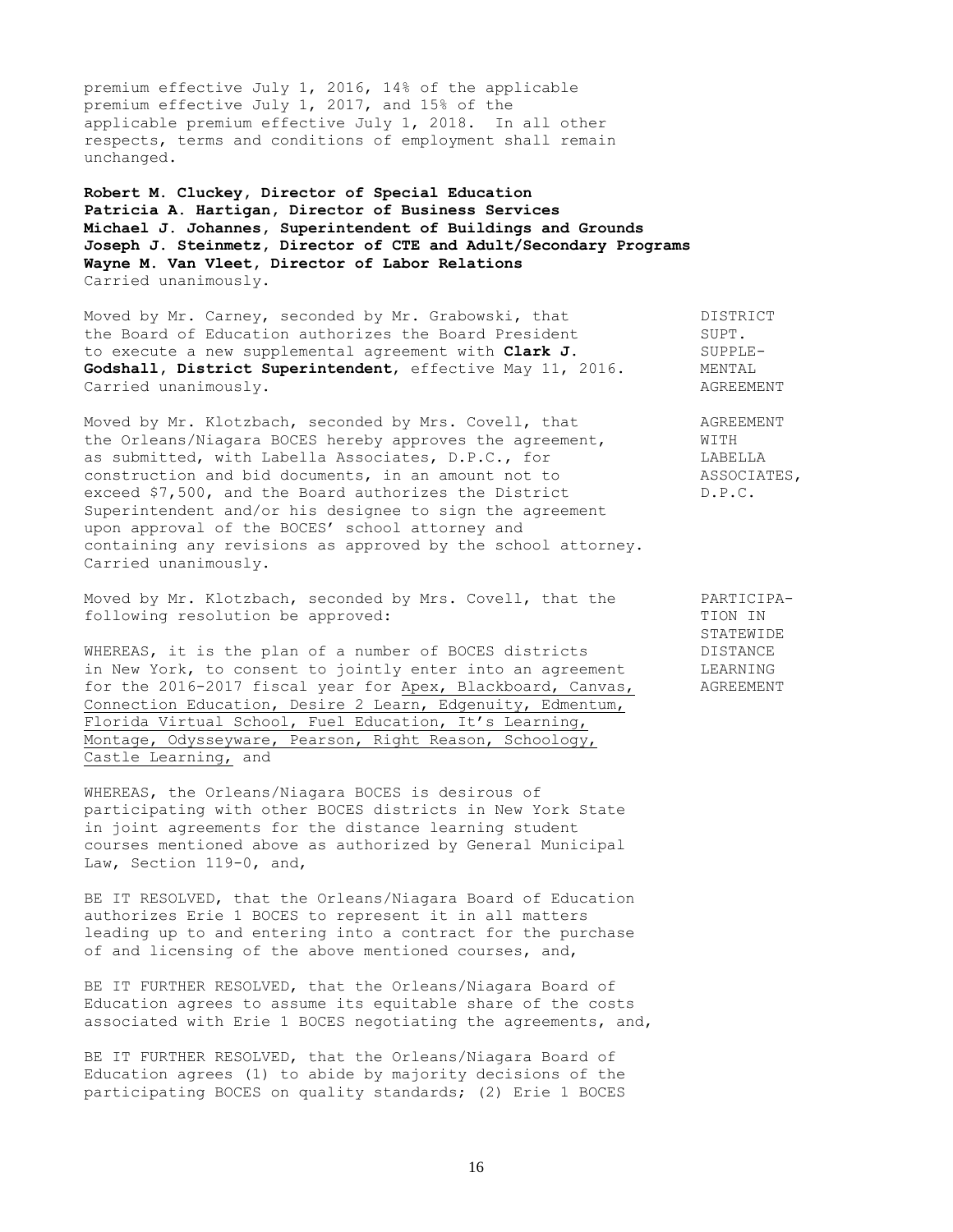will negotiate contracts according to the majority recommendations; (3) that after contract agreement, it will conduct all purchasing arrangements directly with the vendor. Carried unanimously.

Moved by Mr. Klotzbach, seconded by Mrs. Covell, that the Board of Education approves the clinical affiliation agreement with Catholic Health System, term of May 12, 2016 through May 11, 2017, regarding clinical experience for BOCES health occupations students, as submitted, and the Board authorizes the Board President and/or District Superintendent to sign the contract upon approval by the school attorney and containing any revisions as approved by the school attorney. Carried unanimously.

Moved by Mr. Carney, seconded by Mrs. Kaus, upon the APPOINTMENT recommendation of the District Superintendent, that the HOME/ following individual(s) be appointed without benefits, HOSPITAL except as required by law, to the part-time position of TEACHER Home/Hospital Teacher at an hourly salary of \$26.42 for instructional time and an hourly salary of \$11.80 per hour for planning time effective as indicated below. The employment of the individuals shall be at-will and at the pleasure of the Board of Education. The employment of the individual(s) shall be utilized solely on an as-needed basis at the discretion of the District Superintendent. Employment shall be automatically discontinued effective June 30, 2016, unless terminated sooner.

**Diana Daigler Gasport, NY Effective Date: 5/5/16** Carried unanimously.

Moved by Mr. Carney, seconded by Mrs. Kaus, upon the CONFERENCE recommendation of the District Superintendent, that the REQUESTS following conference requests be approved:

- 7) **Brandon Lindke and Robin Moll, New York State Envirothon Competition**, Geneva, NY, May 25-26, 2016. Est. cost: \$380.00. Funded through career and technical education.
- 8) **Anne Carnahan and William Leggett, SkillsUSA National Conference,** Louisville, KY, June 20-25, 2016. Est. cost: \$4,780.00. Funded through career and technical education.
- 9) **Wayne Van Vleet, NYS MASLA Conference**, Lake Placid, NY, July 16-20, 2016. Est. cost: \$1,356.00. Funded through the administrative and labor relations budgets. Carried unanimously.

Moved by Mr. Carney, seconded by Mrs. Kaus, upon the FIELD recommendation of the District Superintendent, that three TRIP students and two adults from the Orleans CTEC be approved to attend the SkillsUSA National Conference in Louisville, KY, on June 20-25, 2016 at an estimated cost of \$3,550.00. Carried unanimously.